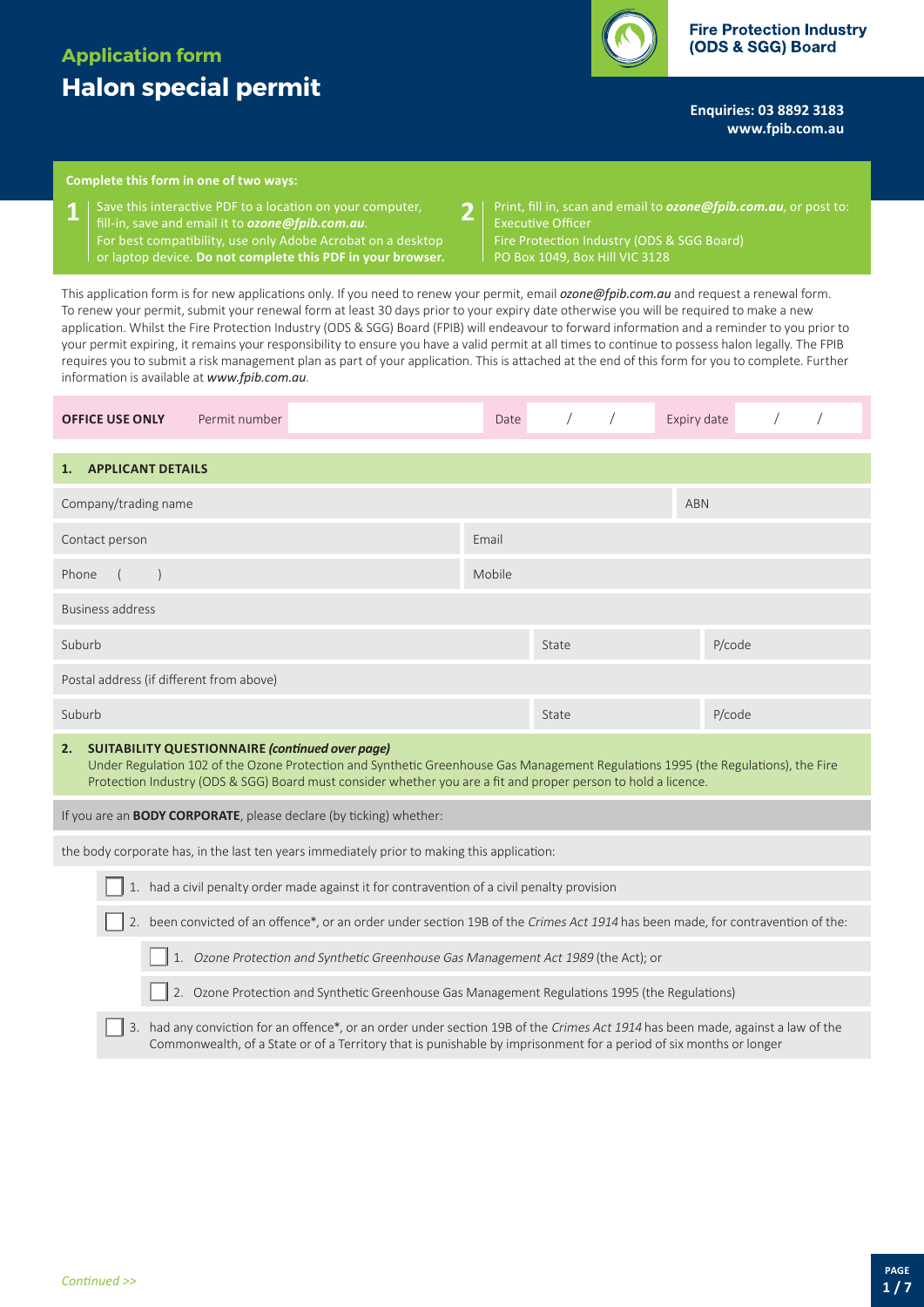

| an executive officer of the body corporate has, in the last ten years immediately prior to making this application:                                                                                                                                   |  |  |  |  |  |
|-------------------------------------------------------------------------------------------------------------------------------------------------------------------------------------------------------------------------------------------------------|--|--|--|--|--|
| 1. had a civil penalty order made against them for contravention of a civil penalty provision                                                                                                                                                         |  |  |  |  |  |
| 2. been convicted of an offence*, or an order under section 19B of the Crimes Act 1914 has been made, for contravention of the:                                                                                                                       |  |  |  |  |  |
| 1. Ozone Protection and Synthetic Greenhouse Gas Management Act 1989 (the Act); or                                                                                                                                                                    |  |  |  |  |  |
| 2. Ozone Protection and Synthetic Greenhouse Gas Management Regulations 1995 (the Regulations)                                                                                                                                                        |  |  |  |  |  |
| 3. had any conviction for an offence*, or an order under section 19B of the Crimes Act 1914 has been made, against a law of the<br>Commonwealth, of a State or of a Territory that is punishable by imprisonment for a period of six months or longer |  |  |  |  |  |
| an executive officer of the body corporate has applied to take the benefit of any law for the relief of bankrupt or insolvent debtors, or has<br>compounded with creditors or has made an assignment of remuneration for their benefit                |  |  |  |  |  |
| the body corporate has made any statement in an application under the Act or Regulations that was false or misleading in a material<br>particular; and if so, knew that the statement was false or misleading                                         |  |  |  |  |  |
| an executive officer of the body corporate has made any statement in an application under the Act or Regulations that was false or<br>misleading in a material particular; and if so, knew that the statement was false or misleading                 |  |  |  |  |  |
| the body corporate has contravened a condition of a fire protection industry permit                                                                                                                                                                   |  |  |  |  |  |
| the body corporate has held a fire protection industry permit that was cancelled                                                                                                                                                                      |  |  |  |  |  |
| an executive officer of the body corporate has contravened a condition of a fire protection industry permit                                                                                                                                           |  |  |  |  |  |
| an executive officer of the body corporate has held a fire protection industry permit that was suspended or cancelled                                                                                                                                 |  |  |  |  |  |
| Declarations will not necessarily prevent you from receiving a licence.<br>* Subject to the Spent Convictions Scheme                                                                                                                                  |  |  |  |  |  |
| Click here to attach your files<br>If you have declared (ticked) any of the above, please give details in a separate attachment, or                                                                                                                   |  |  |  |  |  |
| I have read the suitability questionnaire<br><b>No</b><br>Yes                                                                                                                                                                                         |  |  |  |  |  |
| If you are an <b>INDIVIDUAL</b> , please declare (by ticking) whether you:                                                                                                                                                                            |  |  |  |  |  |
| have, in the last ten years immediately prior to you making this application:                                                                                                                                                                         |  |  |  |  |  |
| 1. had a civil penalty order made against you for contravention of a civil penalty provision                                                                                                                                                          |  |  |  |  |  |
| 2. been convicted of an offence*, or an order under section 19B of the Crimes Act 1914 has been made, for contravention of the:                                                                                                                       |  |  |  |  |  |
| 1. Ozone Protection and Synthetic Greenhouse Gas Management Act 1989 (the Act); or                                                                                                                                                                    |  |  |  |  |  |
| 2. Ozone Protection and Synthetic Greenhouse Gas Management Regulations 1995 (the Regulations)                                                                                                                                                        |  |  |  |  |  |
| 3. had any conviction for an offence*, or an order under section 19B of the Crimes Act 1914 has been made, against a law of the<br>Commonwealth, of a State or of a Territory that is punishable by imprisonment for a period of six months or longer |  |  |  |  |  |
| are currently bankrupt, have applied to take the benefit of any law for the relief of bankrupt or insolvent debtors, or have compounded with<br>creditors or have made an assignment of remuneration for their benefit                                |  |  |  |  |  |
| have made any statement in an application under the Act or Regulations that was false or misleading in a material particular; and if so, knew<br>that the statement was false or misleading                                                           |  |  |  |  |  |
|                                                                                                                                                                                                                                                       |  |  |  |  |  |
| have contravened a condition of a fire protection industry permit                                                                                                                                                                                     |  |  |  |  |  |
| have held a fire protection industry permit that was suspended or cancelled                                                                                                                                                                           |  |  |  |  |  |
| * Subject to the Spent Convictions Scheme<br>Declarations will not necessarily prevent you from receiving a licence.                                                                                                                                  |  |  |  |  |  |

I have read the suitability questionnaire  $\Box$  Yes  $\Box$  No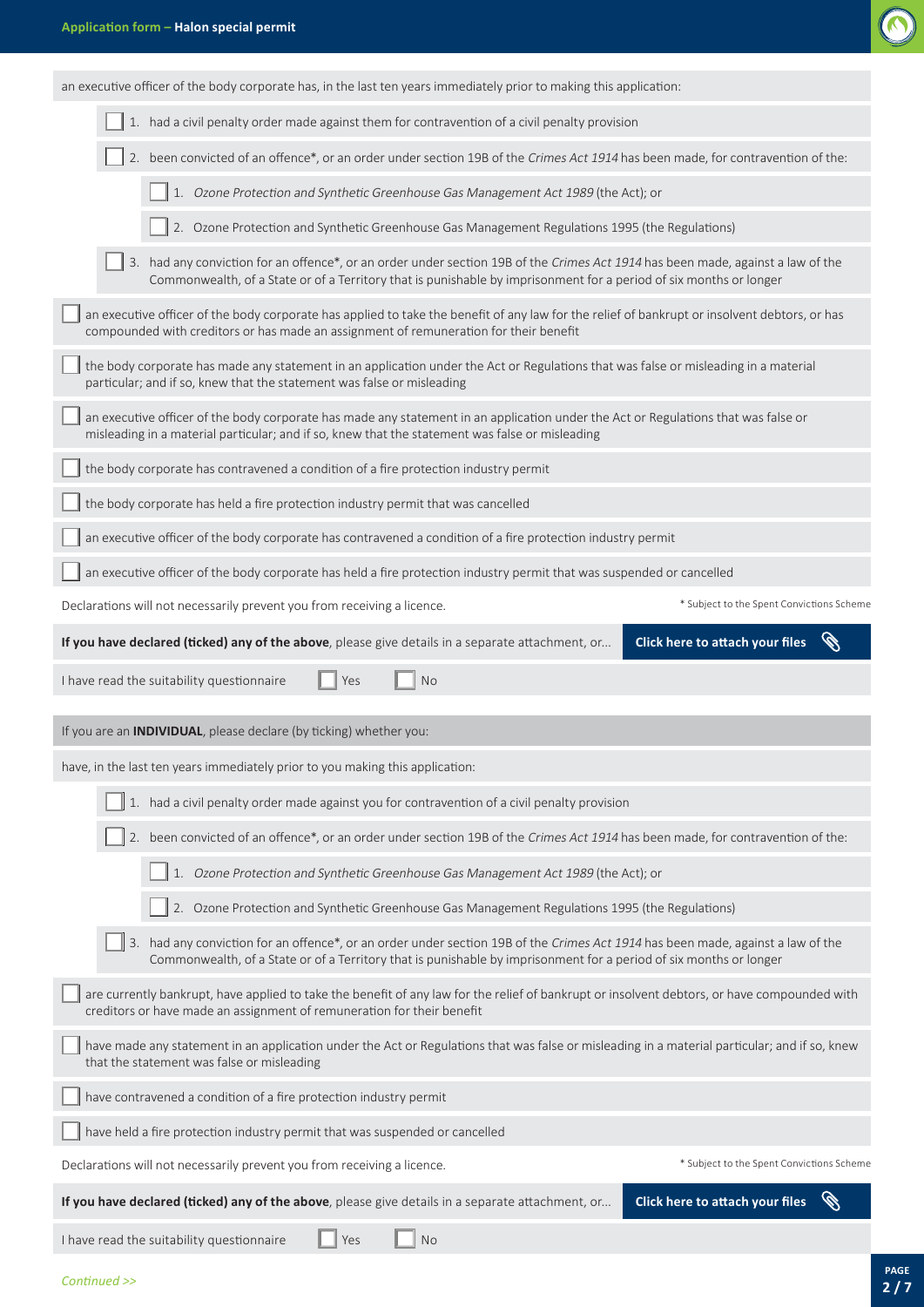

### **3. PERMIT DURATION**

From 1 January 2019, a three (3) year permit has been the default duration. For further information please contact the FPIB.

| PAYMENT DETAILS - For fee information, visit www.fpib.com.au. Do not send cash.<br>4.                                                                                                                          |                                    |                                                                                                                     |  |  |  |  |
|----------------------------------------------------------------------------------------------------------------------------------------------------------------------------------------------------------------|------------------------------------|---------------------------------------------------------------------------------------------------------------------|--|--|--|--|
| EFT PAYMENT - Fire Protection Industry (ODS & SGG) Board - BSB 033 083 - Account 33-2940<br>Note: Please advise of payment time, date and amount to ozone@fpib.com.au, and include your name as the reference. |                                    |                                                                                                                     |  |  |  |  |
| <b>CHEQUE</b> - Payable to Fire Protection Industry (ODS & SGG) Board                                                                                                                                          |                                    |                                                                                                                     |  |  |  |  |
| <b>MASTERCARD</b><br><b>VISA</b><br><b>AMEX</b>                                                                                                                                                                |                                    |                                                                                                                     |  |  |  |  |
| Card no.                                                                                                                                                                                                       | $\sqrt{2}$<br><b>CCV</b><br>Expiry | Amount \$                                                                                                           |  |  |  |  |
| Name on card                                                                                                                                                                                                   | Signature                          | By PDF: add your<br>Acrobat signature or<br>type your full name.                                                    |  |  |  |  |
| EXTINGUISHING AGENT HANDLING LICENCE (EAHL) EMPLOYEE DETAILS<br>5.                                                                                                                                             |                                    |                                                                                                                     |  |  |  |  |
| Are your business premises equipped and operating so as to be able to handle and prevent avoidable emissions of any extinguishing agent?<br><b>No</b><br>Yes                                                   |                                    |                                                                                                                     |  |  |  |  |
|                                                                                                                                                                                                                |                                    | Can you ensure that extinguishing agents are handled only by persons who are licensed to do so?<br><b>No</b><br>Yes |  |  |  |  |
| If you ticked YES TO BOTH, please complete the following employee details:                                                                                                                                     |                                    |                                                                                                                     |  |  |  |  |
|                                                                                                                                                                                                                |                                    |                                                                                                                     |  |  |  |  |
| <b>Employee name</b>                                                                                                                                                                                           | Licence number                     | <b>Expiry</b>                                                                                                       |  |  |  |  |
|                                                                                                                                                                                                                |                                    | $\sqrt{2}$<br>$\sqrt{2}$                                                                                            |  |  |  |  |
|                                                                                                                                                                                                                |                                    | $\sqrt{2}$                                                                                                          |  |  |  |  |
|                                                                                                                                                                                                                |                                    | $\sqrt{2}$                                                                                                          |  |  |  |  |
|                                                                                                                                                                                                                |                                    | $\sqrt{2}$                                                                                                          |  |  |  |  |
|                                                                                                                                                                                                                |                                    | $\sqrt{2}$                                                                                                          |  |  |  |  |
|                                                                                                                                                                                                                |                                    | $\sqrt{2}$                                                                                                          |  |  |  |  |
|                                                                                                                                                                                                                |                                    | $\sqrt{2}$                                                                                                          |  |  |  |  |
|                                                                                                                                                                                                                |                                    |                                                                                                                     |  |  |  |  |

| FOR AVIATION USE ONLY - LAMES & AMES HOLDING UNIT OF COMPETENCY CPPFES2043A |                           |  |  |
|-----------------------------------------------------------------------------|---------------------------|--|--|
| <b>Employee name</b>                                                        | <b>Certificate number</b> |  |  |
|                                                                             |                           |  |  |
|                                                                             |                           |  |  |
|                                                                             |                           |  |  |
|                                                                             |                           |  |  |
|                                                                             |                           |  |  |
|                                                                             |                           |  |  |
|                                                                             |                           |  |  |

Please include/attach copies of Statement of Attainment **Click here to attach statements** 

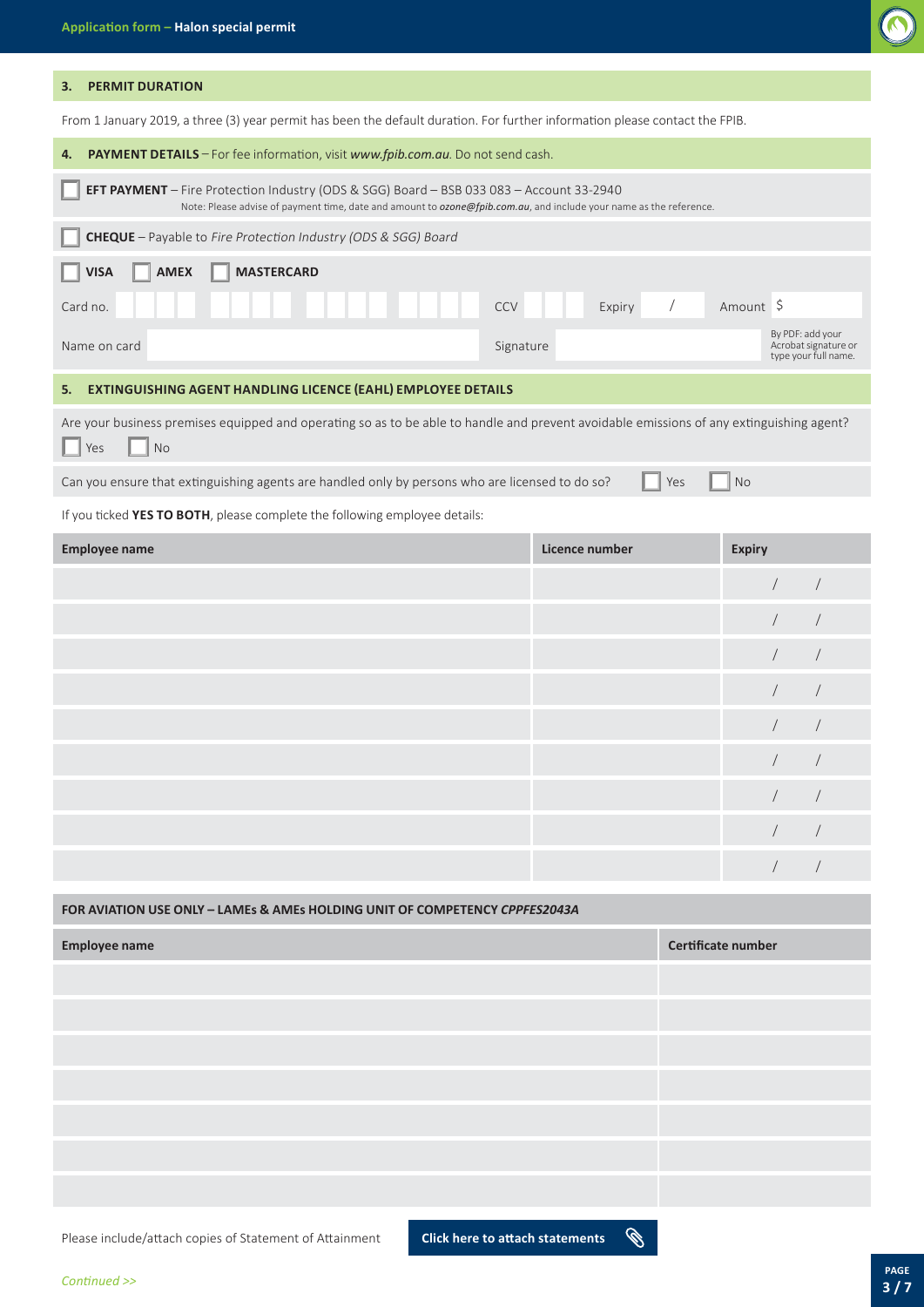

# **6. APPLICANT LOCATIONS STORING HALON Location / address Contact person Phone**

## **7. EQUIPMENT DETAILS**

| <b>Equipment type</b>              | Make | Model | Serial number |
|------------------------------------|------|-------|---------------|
|                                    |      |       |               |
|                                    |      |       |               |
| <b>Recovery units</b>              |      |       |               |
|                                    |      |       |               |
|                                    |      |       |               |
|                                    |      |       |               |
| <b>Vacuum pumps</b>                |      |       |               |
|                                    |      |       |               |
|                                    |      |       |               |
| <b>Leak detection</b><br>equipment |      |       |               |
|                                    |      |       |               |
|                                    |      |       |               |

#### **8. EXECUTIVE OFFICER OR SOLE TRADER/OPERATOR'S DECLARATION**

- I understand that the information and documents provided in this application will be used to assess my suitability to hold a Halon special permit in Australia;
- I understand and consent to my personal information, provided in this application, being disclosed to third parties in circumstances including the following:
	- to a State, Territory or Commonwealth government agency for the purposes of determining my suitability to hold a permit;
	- to any other third party identified in this application, for the purpose of verifying data or statements attributed to that third party in this application;
- to a Commonwealth government agency for the purpose of investigating or taking action in relation to a suspected breach of the law.
- I understand and consent to my personal information being used by the Commonwealth for the purpose of contacting me in relation to matters relevant to the fire protection industry, including new or proposed laws, which could directly or indirectly affect licence holders; and
- I declare that all the information and all documentation supporting this application is true and correct in every particular and that all relevant documents supporting this application are attached.

Signing by PDF: add your Acrobat signature or just type your full name.

Signature of applicant and the contract of the contract of the contract of the contract of the contract of the contract of the contract of the contract of the contract of the contract of the contract of the contract of the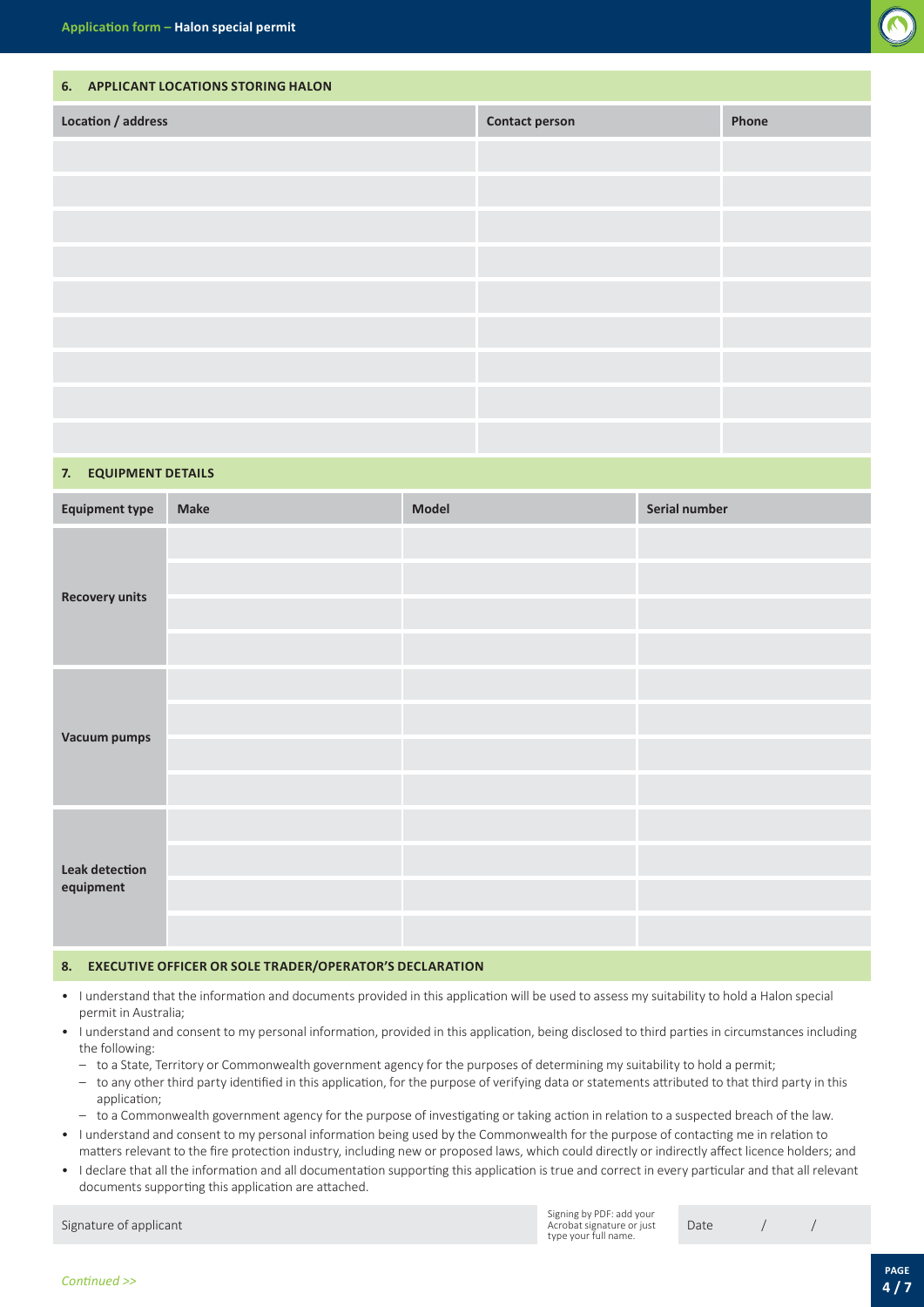

#### **9. PERMIT CONDITIONS**

A permit granted is subject to the following Board-imposed conditions:

- 1. keeps up-to-date records showing the amounts of Halons acquired, disposed of and recovered from any source by the holder during each quarter
- 2. within 14 days after receiving a request in writing by the Fire Protection Industry (ODS & SGG) Board, sends to the Board copies of records mentioned above
- 3. has equipment that is adequate for the holder's activities including one or more of the following: leak detectors (unless the holder has leak detection procedures in place), vacuum pumps, recovery units
- 4. maintains, so that it operates correctly, each item of the holder's equipment that is necessary to prevent avoidable emissions of any extinguishing agent
- 5. at least every quarter, checks any Halon extinguishing agent container at the premises for leaks
- 6. ensures that any container filled by the holder meets AS/NZS 2030.1
- 7. puts into effect a risk management plan for the premises as approved by the Fire Protection Industry (ODS & SGG) Board at the time of the holder's application for authorisation
- 8. ensures that, at the premises, any extinguishing agent is handled in accordance with each applicable standard set out in Table 326 of the Regulations
- 9. ensures that destruction of any Halon extinguishing agent is carried out only by the holder of an approval given by the Minister under Regulation 306 10 must accept any surrendered Halon that has been used, or appears to be intended for use in, fire protection equipment.

**10. A RISK MANAGEMENT PLAN MUST BE COMPLETED AND SUBMITTED WITH YOUR APPLICATION**

The following risk management plan is an FPIB template that we recommend you use to complete your risk management plan. However, if you have created a risk management plan using your own company template, please attach separately and do not complete this section.

**Click here to attach a separate risk management plan**

# **Risk management plan**

A risk management plan for storing and disposing of fire extinguishing agents controlled under the Ozone Protection and Synthetic Greenhouse Gas Management Act 1989.

#### **INTRODUCTION**

Reference A: Ozone Protection and Synthetic Greenhouse Gas Management Regulations 1995 Reference B: AS/NZS 4360:2004

The Fire Protection Industry Board (ODS & SGG) (FPIB) may, on application, grant an extinguishing agent trading authorisation and/ or a halon special permit to an organisation, permitting that organisation to acquire, store or dispose of an extinguishing agent that is for use, or has been used in fire protection equipment.

It is further conditional that the extinguishing agent trading authorisation and/or halon special permit is granted subject to the holder, among other requirements, puts into effect for the premises a risk management plan (as per the details below) or an alternative plan that is signed and approved in writing by the FPIB. In order to streamline the process for applicants with minor holdings of agent, the following plan for risk management of the agent has been designed in accordance with the standard for such plans.

Note: Applicants are welcome to submit a plan to a different template providing the essential elements outlined herein are covered at a minimum and the plan as submitted is in accordance with the provisions of AS/NZS 4360:2004.

However, the risk management plan submitted must cover at a minimum; how the following matters will be dealt with:

- Emissions from leaks in, or the failure of storage vessels.
- Damage by intruders.
- Transfer of extinguishing agents from a leaking storage container.
- Safe handling and transport of containers in accordance with the Australian Dangerous Goods Code.

An alternative risk management plan may be approved by the FPIB; only if the FPIB considers that the plan (if put into effect) would allow the premises to operate in a way that is consistent with Australia's obligations under the Montreal Protocol.

#### **POLICY STATEMENT**

#### (Name of company)

is committed to fire protection without damaging the environment and in regard to the acquisition, storage or disposal of extinguishing agents we will maintain our equipment, train our staff and use current operational best practice to minimise or eliminate risk to the environment through emissions from leaks in, or the failure of, storage vessels; damage by intruders; and the transfer of extinguishing agents from a leaking storage vessel. However, should any of these events occur our risk management plan will be implemented immediately with the full commitment of the company.

Version 7: December 2021

 $\mathscr{C}$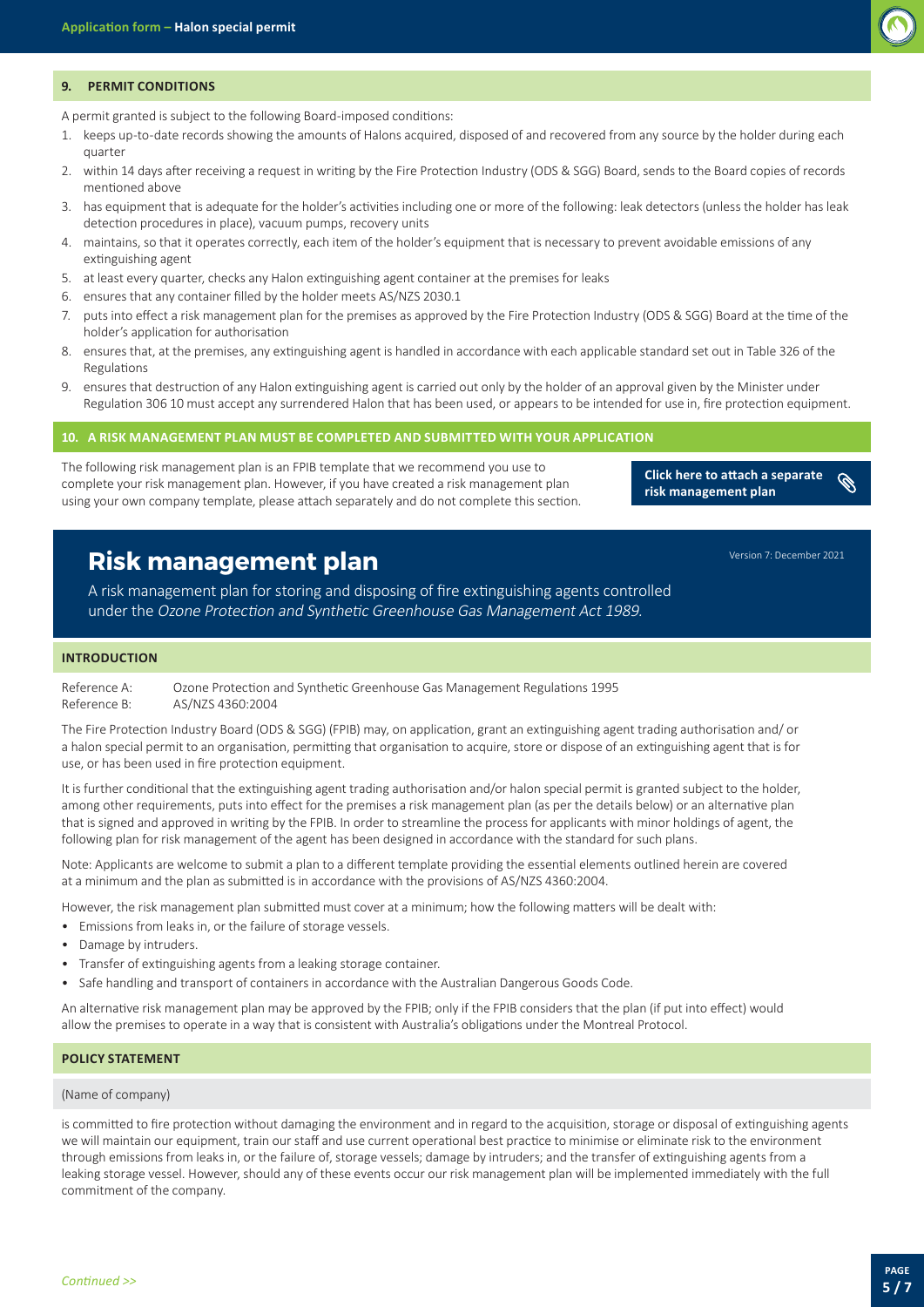

#### **OBJECTIVES**

- 1. Implement a planned maintenance schedule for the life of all equipment used in the safe storage and/ or disposal of scheduled extinguishing agents.
- 2. Training of all staff involved in the storage or disposal of scheduled extinguishing agents to the standard required to hold an extinguishing agent handling licence in accordance with the requirements of the Fire Protection Industry Board (ODS & SGG).
- 3. Document your operational practices for safe storage and/or disposal of scheduled extinguishing agents.
- 4. Regularly (every 12 months) review your operational practices for safe storage and/or disposal of scheduled extinguishing agents

#### **IDENTIFICATION, ASSESSMENT AND TREATMENT OF RISKS**

Risk identification involves determining the likelihood of risks or threats. One of the most difficult things is ensuring that all major risks are identified. The Australian Standard for Risk Management AS/NZS 4360:2004 Appendix D refers to generic sources of risk.

#### **1. Briefly tell us about your company and what it is that you do.**

**2. Describe the extent and types of specific risks your organisation may face regarding the safe storage and disposal of scheduled extinguishing agents, including security risks.**

**3. Outline the processes you will apply to minimise or eliminate the specific storage risks identified.**

**4. Outline reporting procedures you have put in place to capture/record any unintentional discharges of ODS and SGG extinguishing agents.**